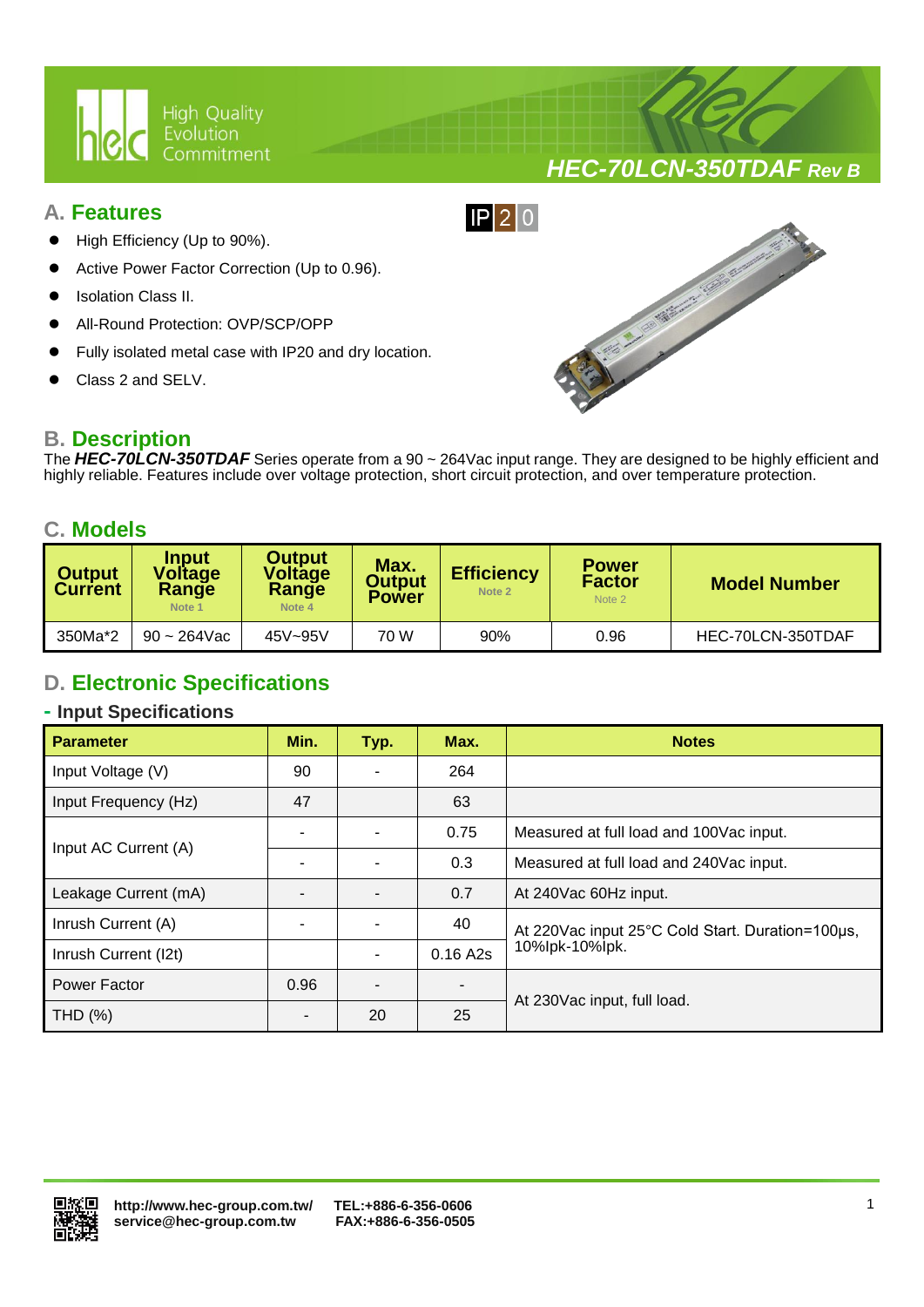

Ι



### **- Output Specifications**

| <b>Parameter</b>                                  | Min. | Typ. | Max.           | <b>Notes</b>                                                                                                                             |
|---------------------------------------------------|------|------|----------------|------------------------------------------------------------------------------------------------------------------------------------------|
| Output Current (mA)                               |      |      |                |                                                                                                                                          |
| $I_0 = 350$ mA $*2$                               | 333  |      | 368            |                                                                                                                                          |
| No Load Output Voltage (V)<br>$I_0 = 350$ mA $*2$ |      |      | 100            | There will be no damage or hazardous conditions<br>occurred with no loading.                                                             |
| Output Ripple Voltage (V)                         |      |      | $1\%$<br>Vomax | Measured by 20 MHz bandwidth oscilloscopes and<br>the output paralleled a 0.1 uF ceramic capacitor and<br>a 10uF electrolytic capacitor. |
| Output Voltage Overshoot (%)                      |      |      | 110            | At full load condition.                                                                                                                  |
| Line Regulation (%)                               |      |      | ±3             |                                                                                                                                          |
| Load Regulation (%)                               |      |      | ±5             |                                                                                                                                          |
| Turn-on Delay Time (s)                            |      | 0.5  | 1.0            | Measured at 220Vac input.                                                                                                                |

### **- General Specifications**

| <b>Parameter</b>                               | Min.    | Typ.                        | Max. | <b>Notes</b>                                                                                                                       |  |
|------------------------------------------------|---------|-----------------------------|------|------------------------------------------------------------------------------------------------------------------------------------|--|
| Efficiency (%)<br>$I_0 = 350$ m $A^*2$         |         |                             | 89   | Measured at full load and 120Vac input.                                                                                            |  |
| Efficiency (%)<br>$I_0 = 350$ m $A^*2$         |         |                             | 90   | Measured at full load and 220Vac input.                                                                                            |  |
| MTBF (hours)                                   | 320,000 |                             |      | Measured at full load 50°C ambient temperature<br>(MIL-HDBK-217F).                                                                 |  |
| Life Time (hours)                              |         | 100,000                     |      | Measured at rated input voltage with full load, Case<br>temperature=60°C @ Tc point.See life time vs. Tc<br>curve for the details. |  |
| Case Temperature (°C)                          |         |                             | 70   |                                                                                                                                    |  |
| Dimensions Millimeters $(L \times W \times H)$ |         | $320 \times 43.9 \times 30$ |      |                                                                                                                                    |  |
| Net Weight (g)                                 |         |                             |      |                                                                                                                                    |  |

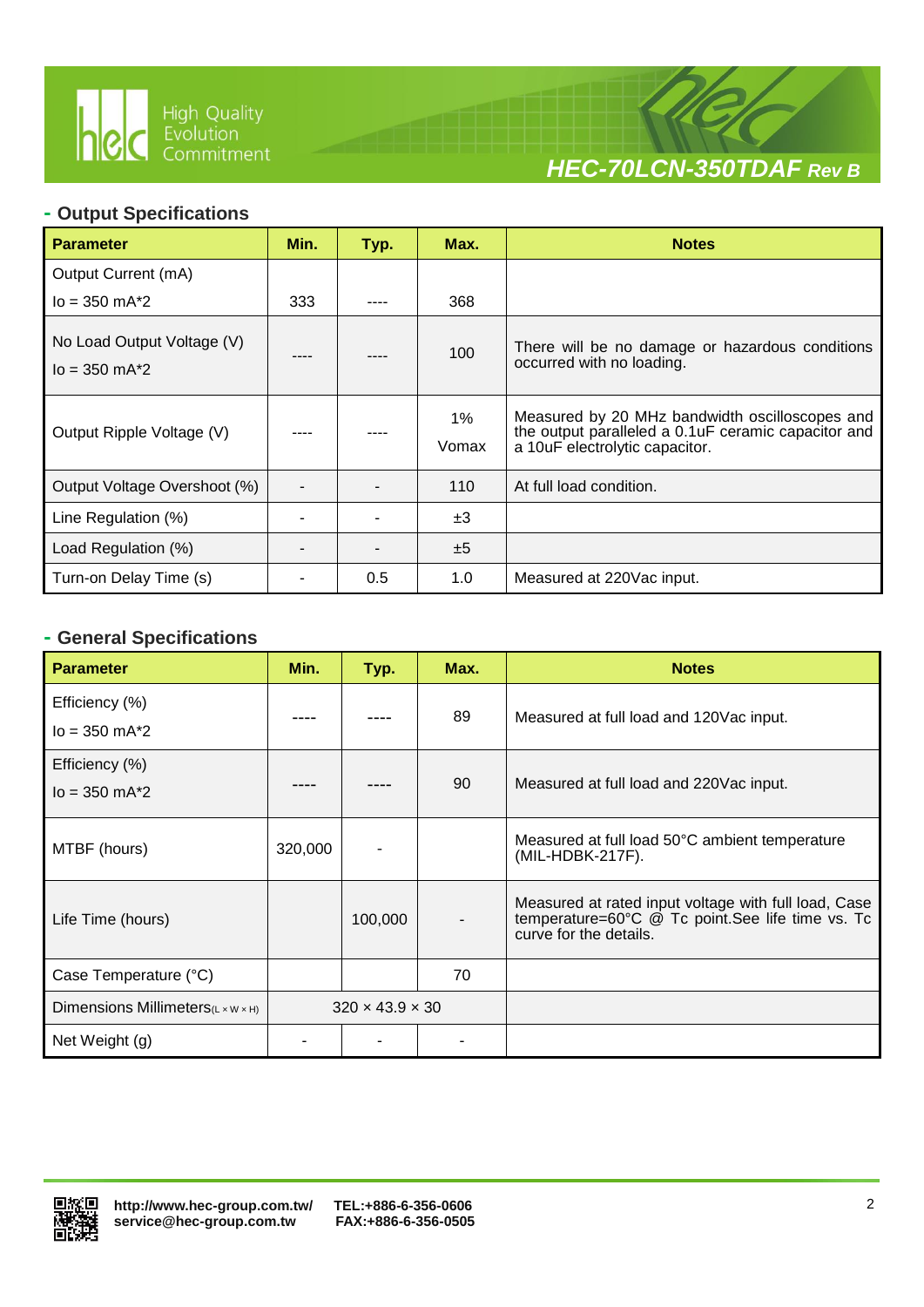

Ι



### **- Protection Functions**

| <b>Parameter</b>                | Min.                                                                                                                                                          | Typ. | Max.  | <b>Notes</b>                                       |  |
|---------------------------------|---------------------------------------------------------------------------------------------------------------------------------------------------------------|------|-------|----------------------------------------------------|--|
|                                 |                                                                                                                                                               |      | 1.50  | Hiccup mode. The power supply shall be             |  |
| Over Voltage Protection         |                                                                                                                                                               |      | Vomax | self-recovery when the fault condition is removed. |  |
| <b>Short Circuit Protection</b> | No damage shall occur when any output operating in a short circuit condition. The<br>power supply shall be self-recovery when the fault condition is removed. |      |       |                                                    |  |

### **- Environmental Specifications**

| <b>Parameter</b>           | Min.  | Typ. | Max.  | <b>Notes</b>                                                        |  |
|----------------------------|-------|------|-------|---------------------------------------------------------------------|--|
| Operating Temperature (°C) | -30   |      | $+60$ | Humidity: 20% RH to 80% RH; See Derating Curve<br>for more details. |  |
| Storage Temperature (°C)   | $-30$ |      | $+80$ | Humidity: 10% RH to 90% RH.                                         |  |

## **- Safety and EMC Compliance**

| <b>Safety Category</b> | <b>Standard</b>                                                            |
|------------------------|----------------------------------------------------------------------------|
| <b>PSE</b>             | Ministerial Ordinance Clause 1: Appendix 8 1, 2(102) DC Power Supply Unit  |
| <b>CE</b>              | EN 61347-1, EN61347-2-13.                                                  |
| <b>EMI Standards</b>   | <b>Notes</b>                                                               |
| EN 55015               | Conducted emission Test & Radiated emission Test.                          |
| EN 61000-3-2           | Harmonic current emissions.                                                |
| EN 61000-3-3           | Voltage fluctuations & flicker.                                            |
| FCC Part 15            | FCC 47 CFR Part 15 Subpart B, ICES-003 Issue 4 ANSI C63.4-2003             |
| <b>EMS Standards</b>   | <b>Notes</b>                                                               |
| EN 61000-4-2           | Electrostatic Discharge (ESD): 8 KV air discharge, 4 KV contact discharge. |
| EN 61000-4-3           | Radio-Frequency Electromagnetic Field Susceptibility Test-RS.              |
| EN 61000-4-4           | Electrical Fast Transient / Burst-EFT: Level 2, Criteria A.                |
| EN 61000-4-5           | Surge Immunity Test: AC Power Line: line to line 1 KV.                     |
| EN 61000-4-6           | Conducted Radio Frequency Disturbances Test-CS.                            |
| EN 61000-4-8           | Power Frequency Magnetic Field Test.                                       |
| EN 61000-4-11          | Voltage Dips.                                                              |
| EN 61547               | Electromagnetic Immunity Requirements Applies To Lighting Equipment.       |

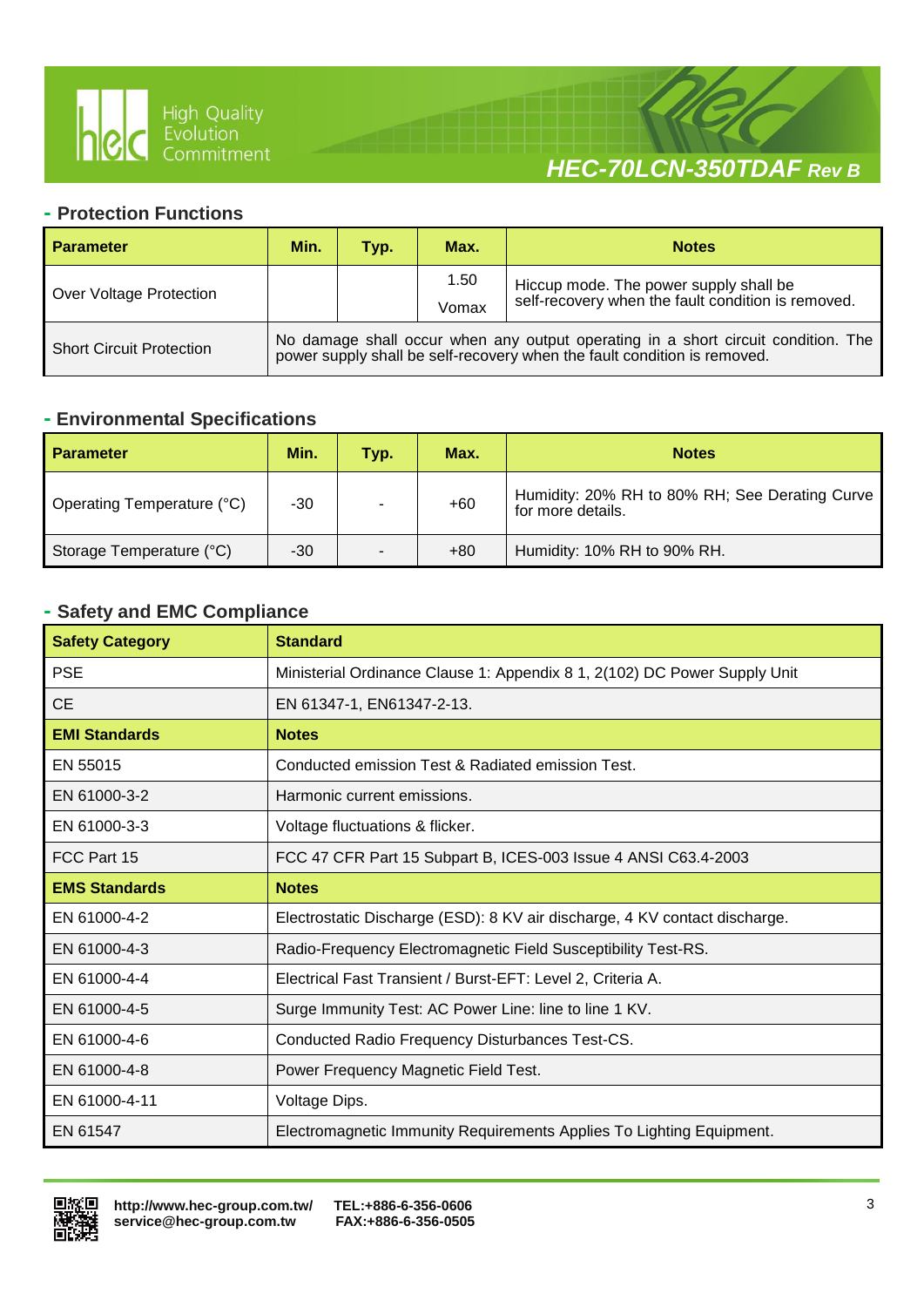

# *HEC-70LCN-350TDAF Rev B*

### **Notes:**

- 1. Normal input voltage range 100~240Vac.
- 2. Measured at input 220V with a full load.
- 3. All specifications are typical at 25 °C unless otherwise stated.

Ι

- 4. Constant current operation region is preferably 50%~100% rated output voltage. This is the suitable operation region for LED related applications, but please reconfirm special electrical requirements for some specific system design.
- 5. Derating may be needed under low input voltages. Please check the static curve for more details.
- 6. The power supply is considered as a component that will be operated in combination with final equipment. Since EMC performance will be affected by the complete installation, the final equipment manufacturers must re-qualify EMC Directive on the complete installation again

# **E. Electronic Curve**

### **- Derating Curve - Static Curve**





## **- Power Factor Characteristics Curve - Efficiency Characteristics Curve**





 **<http://www.hec-group.com.tw/>[TEL:+886-6-356-0606](tel:+886-6-356-0606)**   $s$ ervice@hec-group.com.tw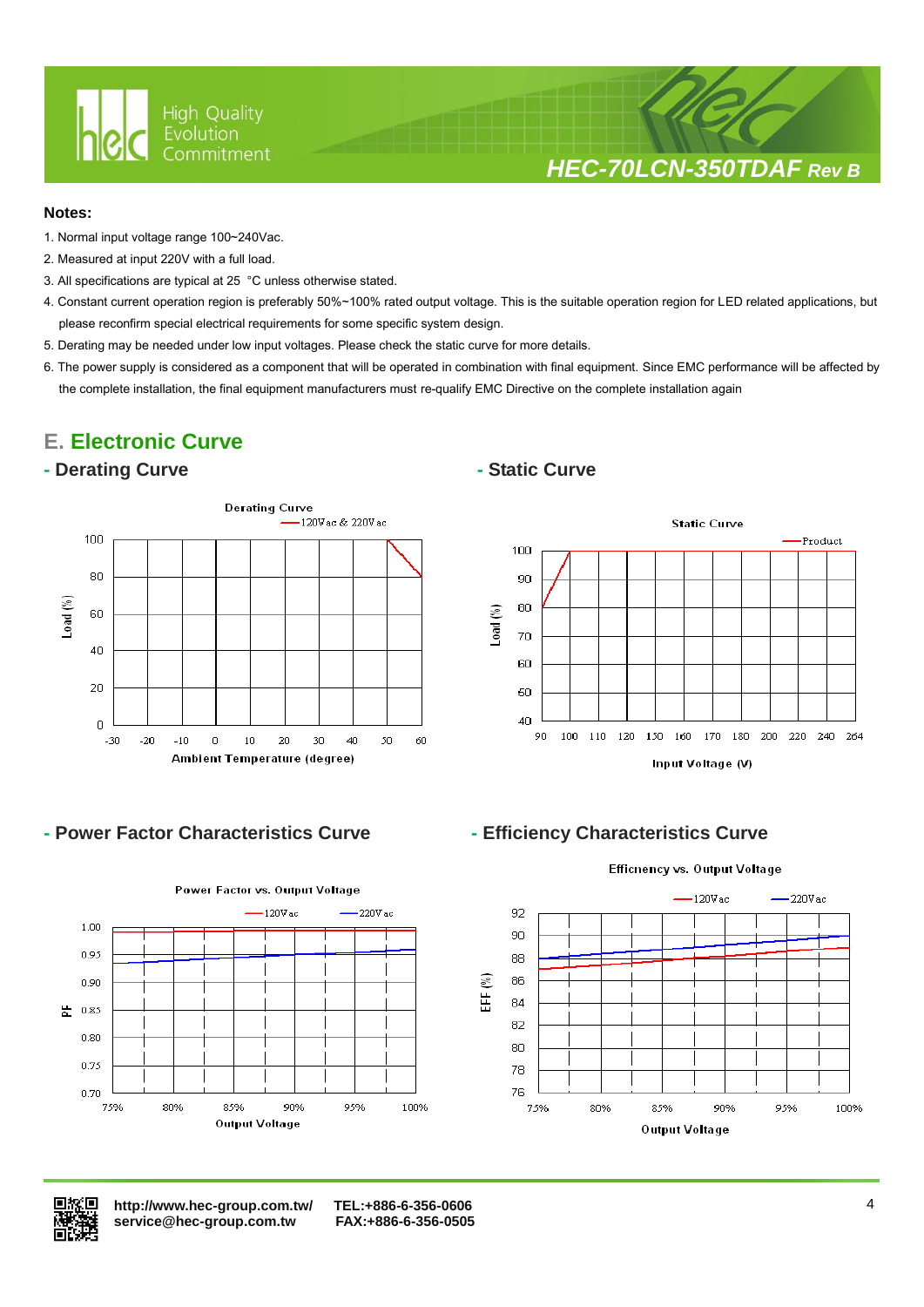

### **- Life Time vs. Case Temperature Curve**



# **F. Mechanical Outline**













 **<http://www.hec-group.com.tw/>[TEL:+886-6-356-0606](tel:+886-6-356-0606)**   $\overline{\text{service@hec}}$ -group.com.tw